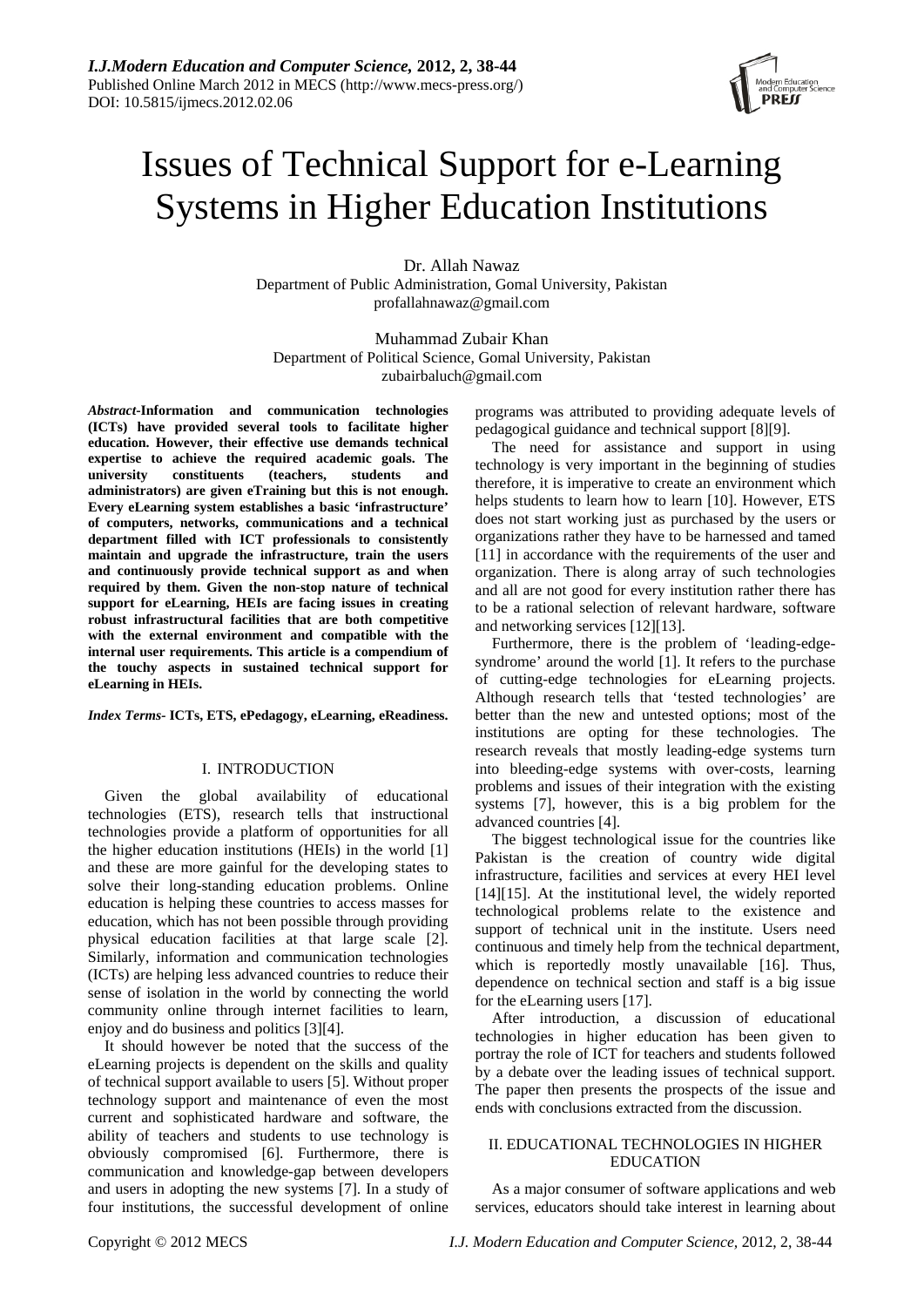the usability of these technologies [18]. High-quality digital literacy requires the administration to provide support for faculty by adequately funding the IT services to accommodate the demands placed upon them [19]. IT is currently used effectively in libraries, research and development, as a communication medium, and for teaching and learning. Internet is making a unique contribution to these processes and providing services to the students at diverse locations [17].

At the broader level, an eLearning solution for any HEI consists of three elements: Content, Technology and **Services**.

#### A. *Content*

 In eLearning, new forms of educational contents (radio programs, Web-based courses, multimedia on CDs or DVDs, etc.) are developed, existing contents are adapted and print-based contents are converted into digital media [1]. Beside the classroom and published content the eLearning education and learning content (courses, events, resources, mentoring, etc.) is gaining momentum in the eLearning solutions. The purpose of eLearning contents is to interactively serve the learners with different backgrounds [20]. In eLearning, the contents are delivered through Internet, intranet, extranet, satellite TV, CDs, virtual classrooms and digital collaboration [21][13].

#### *B. Technology*

Technology comprises of infrastructure, learning content management systems (LCMS), and learning management systems (LMS). 'Infrastructure' here refers to Internet, Intranet or hybrid delivery platforms, facilities for offline and remote access, user interfaces and personalization and customization capabilities. LCMS refers to management of learning offerings options for delivery, tracking, management and reporting of online content. LMS refers to capabilities for skills dictionaries, competency definition and mapping, performance management, employee development plans, financial and activity tracking/reporting, integration with other systems. Learning technologies are characterized for facilities like mentoring, chatting and discussion forums, Web seminars, online meeting and classroom sessions [22][23][19].

#### *C. Services*

#### Services include:

1. Consultancy, which refers to strategy and design of the eLearning program.

2. Support or assistance with implementation of the eLearning program. Support is required for launching, marketing and promotion of eLearning programs. It is imperative for establishing and managing technology platforms and infrastructure. Assistance is also required for the management of feedback and its reporting.

3. Design and build services which refer to building custom contents for specific education, transferring existing materials to online format, tailoring and customization of the eLearning platform and delivery environment, and integration with other applications [20].

## III. THE ROLE OF TECHNICAL SUPPORT FOR E-LEARNING

Technical support is indispensable both for the teachers and students [10]. For teachers, technical support is needed to ensure that teacher has the resources and skills necessary for technology-integration into the class practices. For students, technical support helps in the acquisition of knowledge and skills necessary to fulfill their unique curriculum requirements [6]. Technical support includes "installation, operation, maintenance, network administration and security" [3]. The ICT support covers resolving hardware problems, implementing software installations and helping users in common applications of ICTs in eTeaching, eLearning and eEducation [24][4].

Technological sustainability involves choosing technology that will be effective over the long term [1]. Gray et al., [5] reported, after studying a group of universities running successful eLearning projects that "the success of the project was often dependent on the skills and quality of technical support provided to endusers." Likewise, researchers suggest that the university constituents "need to get technical and human resource support for continuous technology integration after the training" [25]. This support includes the technicalinfrastructure manned with technical talent such as network managers, web administrators, security specialists etc., but universities are facing challenges in preparing IT-workers for new digital environments [8].

Despite help from the IT centre most problems need to be solved at teachers or students level. The student survival in the digital age seems to depend on how well one knows people who can help with different problems [10]. Because, support to eLearning does not simply refer to bridging the hardware-divide rather it should help users in getting knowledge, skills, and consistent support of organizational structures to achieve broader social and community objectives [26][27]. Technical support is an important part of the implementation and integration of ICT in education however often it is not available requiring the teachers and students to command some basic troubleshooting skills [17].

#### *A. Infrastructure & Facilities*

A strategic plan for educational technology includes the technological infrastructure and the roadmap according to which new technologies will be adopted for teaching and learning [28]. Thus, it is necessary to establish an infrastructure, which is reliable and loaded with all facilities [29]. There is also need to invest in the central support like helpdesk, training, documentation, registration, authentication etc [30]. Because high-quality digital literacy requires the HEIs to provide support to the faculty by adequately funding the IT department and professionals so that they can accommodate the demands placed upon them [31] thereby showing eMaturity in using ICT tools and techniques [16].

 In the digital age technology is changing fast. The result is that compatibility and flexibility to adapt to different devices and platforms are important issues in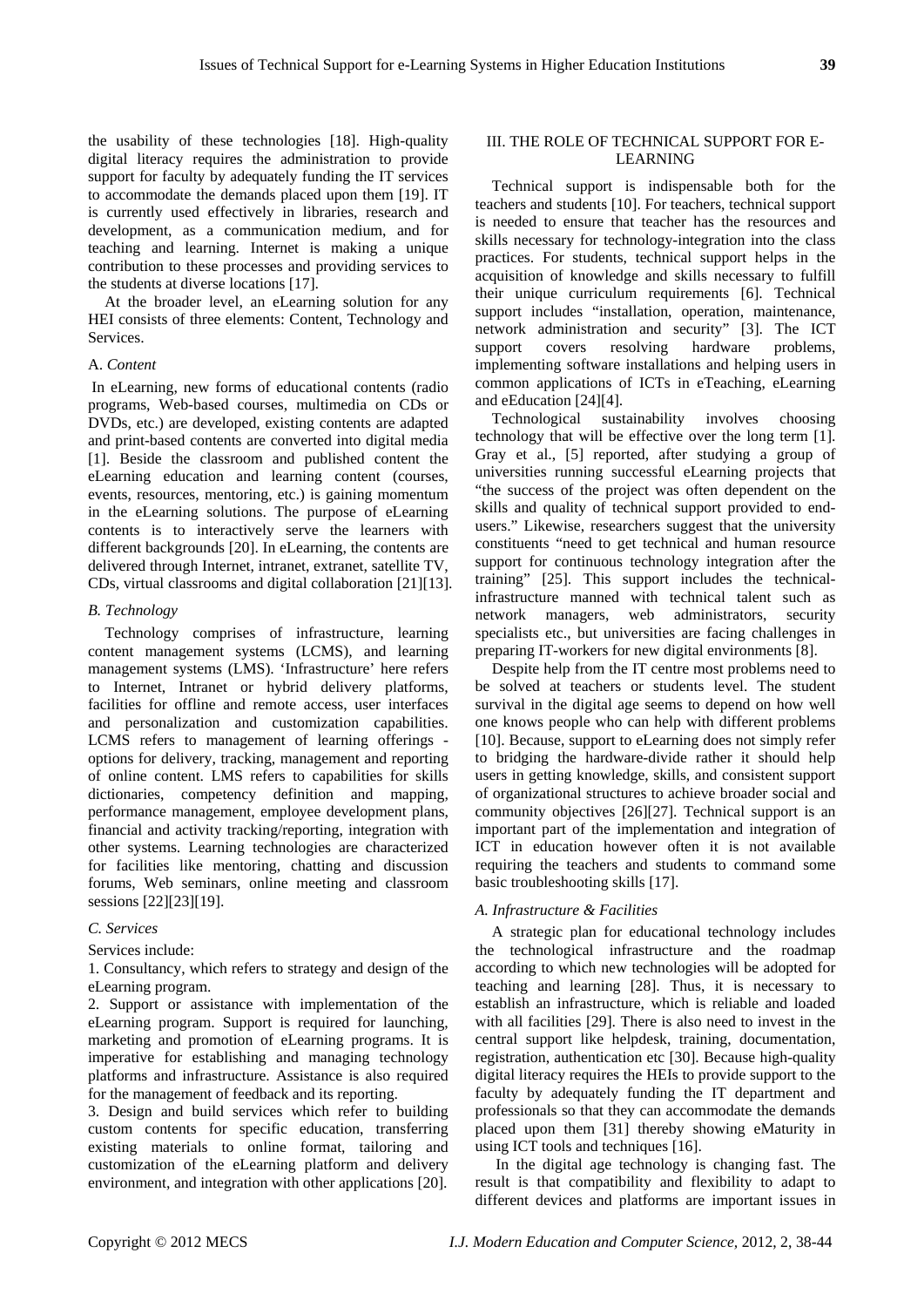infrastructure [10] because reliability of equipment means that technical support staff can spend less time on maintenance and much more time for training teachers and students in the use of software [32]. Furthermore, the adoption and maintenance of educational technologies is also expensive. The capital cost of the entire infrastructure needed to initiate the process is quite obvious. A little less obvious is the high level of recurrent costs associated with the effective use of ICT [31][8].

### *B. Technical Department & Staff*

Technical support specialists are essential to the continued viability of ICT use in a given school. General competencies that are required for eLearning technical experts are installation, operation, and maintenance of technical equipment (including software), network administration, and network security. Without on-site technical support, much time and money may be lost due to technical breakdowns [1]. The success of an eLearning project is often dependent on the skills and quality of technical support provided to end-users [5] by "IT division" [33]. In the universities, eLearning environment requires technical staff like network managers, web administrators, e-commerce developers, and security specialists. The number of graduates in computer science and information systems is inadequate to meet worldwide demand of professionals [13].

Technical staff assists lecturers in preparing material, and they would also maintain and develop the system. They are also responsible for the high-level architecture of the environment [10]. The effectiveness of technology support staff is measured by the degree to which endusers detect their presence. In other words, when systems and resources operate seamlessly, users tend to take the supporting-staff for granted. In many cases, the only interaction users have with such staff occurs at times when technology gives problems [6]. The current teaching force needs to be better supported through provision of technology integration specialists who can support classroom technology integration via mentoring and/or team teaching [25][34].

#### IV. ISSUES FOR HEIS

Getting computers into the classroom is relatively easy but keeping them working is a greater challenge [35] because developing and implementing a strategic plan that includes educational technology is often a difficult and complex process [28]. HEIs are also very preoccupied with the rate of technological change and its increasing cost over time [36]. In most of the developing countries there is insufficient technical support and services [24] and very limited number of technical experts are available [3]. Across the literature, certain issues surface over and over in all the surveys of HEIs in developed and developing countries such as, changing technologies, leading-edge syndrome, professional-user communication and users' digital literacy [37][24]. An information system is not just built and thereafter operates without any interruption rather research has unfolded several technology-centric attitudes, human

problems, cultural conflicts, and political maneuvering in the success and failure of an information system [7].

# *A. Changing Technologies*

In the digital age technology is changing fast therefore compatibility and flexibility to adapt to different devices and platforms are important issues in infrastructure [10]. Given the rapid changes in ICTs, this becomes indispensable for professionals to fight the "threat of technological obsolescence" [1]. Likewise, in a developing country, a list of problems (relating to electrical spikes, viruses, dust, heat, and normal wearand- tear) can bring "the computer labs to a screeching halt" [35]. Having said that, in developing countries HEIs have to be in the forefront of ensuring ICT revolution, but they are unable and ill-prepared to play such a leadership role because of having poorly developed infrastructure [3]. A system needs to be capable of being changed throughout its life [7][19][17].

#### *B. Leading-Edge syndrome*

Furthermore, while developing and/or updating, most of the HEIs opt for cutting-edge technologies however, experience shows that mostly these 'leading-edge technologies turn into bleeding-edge technologies' by eating up budgets and delivering nothing special. Therefore researchers suggest that "go with tried and tested systems" [1]. At the same time latest digital options are expensive while, "the time is right for collaborative action because the time is wrong for any approach other than cost-sensitive, resource-smart deployments"[37]. An effective technical support also means that users are not only trained in using technologies but continuously updated about the user and possibilities created by these gadgets [38][4][39].

#### *C. Users' digital-literacy*

The advocates of social inclusion through ICTs propose a focus on electronic literacy as a key to overcoming the digital divide [26]. Different groups of people: students, teachers, and employers--have different ideas about what computer literacy means and during the last 25 years, several models and approaches of computer and information literacy have started to merge [31]. Now, digital literacy skills are considered necessary for effective and mindful learning in the emerging digital environments [40]. People acquire their technology literacy in two ways: formally through school programs or in the workplace, and informally, whether at home, from friends, or by themselves [41].

The implementation of ICT can also be interpreted as redesign of an infrastructure with significant impact on both the work of the individual teacher and his or her surroundings [42]. The emergence of Web services technologies enhances the possibility of bringing divergent participants together; these technologies make the ad-hoc integration of data and computer applications invisible to users so that they can enjoy a more userspecific experience [43]. In this environment and in order to perform new teaching functions, the teachers' "eTraining" should focus on the development of specific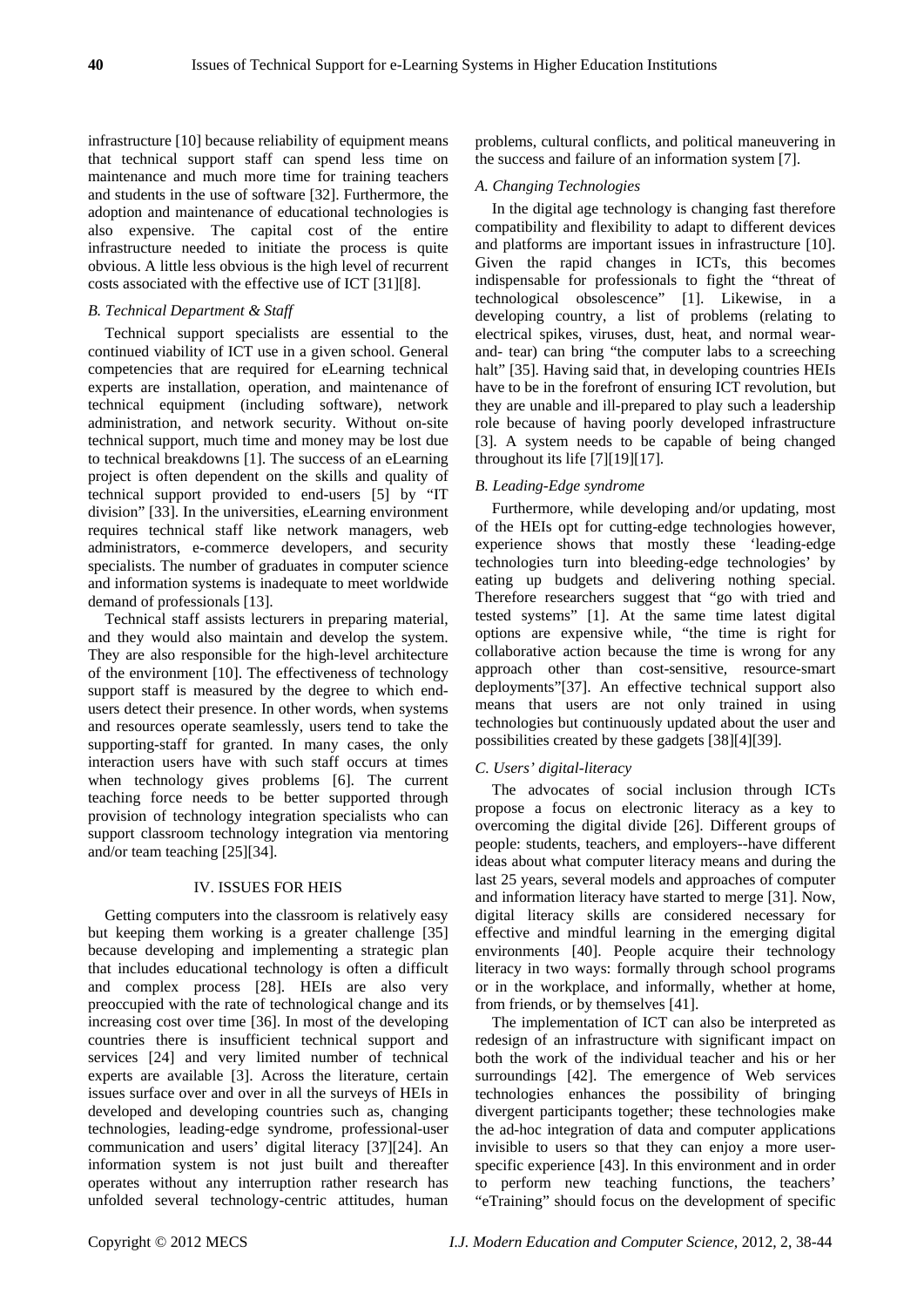abilities and skills: 1 Professional: knowing the material, the contents, activities, didactic methods and teaching plan, etc; 2 Technical: although it is not necessary for them to be as expert as the support personnel, they should have basic skills which allow them to carry out their function appropriately, etc; and 3 Personal: interacting, giving feedback, receptive capacity, initiative, creativity, empathy etc. [44][39].

#### V. PROSPECTS

Without proper support and maintenance of even the most current and sophisticated hardware and software, the ability of teachers and students to access and use technology is severely compromised [6]. The degree of dependence on technical support is defined and determined by the degree of users' digital literacy. Research shows that pragmatically, there is too much dependence of eLearning users on the support and services of technical help-desk and which is sometimes frustrating for the teachers and students therefore the issue has to be resolved both at the users IT department/professional levels. "University constituents: teachers, students & staff" [33] or "campus constituents" [45] have to be trained again and again to become selfsufficient in handling the digital devices. Furthermore, if technical section and professionals are well-prepared, there will be least complaints from users and thus, reduced calls for help. If the infrastructures are skillfully maintained, the problems are less likely to occur [46]. However, given the issues of user-training and weaknesses in infrastructure, technical department services and professionals, dependence of users on developers is proving a big issue [39].



Figure 5.1 Technical Support & Issues of eLearning in HEIs

Furthermore, although the prices of computers are falling and the developing countries are finding a variety of technologies with low budgets however, new and advanced technologies and their availability in abundance requires a lot of finances. At the same time, governments are reducing the funding of public universities therefore affording an expensive eLearning infrastructure is becoming an uphill task for the HEIs in public sector. To resolve this issue, Carey & Gleason [45] argue that since it is not possible for the individual universities to duplicate leading edge technologies at every institute level, therefore, universities are relying on third-party solutions to meet student demands more economically

and on a level that cannot be duplicated by an individual institution. Thus, outsourcing is the collaboration with the outsiders who are specialized in a particular eLearning technology or service [41] for example:

#### *A. Applications*

It is imperative for HEIs to control costs, reduce the burden on their technical staff, and provide improved services. Enterprise resource planning (ERP) and campus management systems (CMS) applications and more importantly, the existence of free and open source systems (FOSS), an open architecture – all can enable partial outsourcing of the application-base, and HEIs will easily be able to switch from one third-party service provider to another if they are dissatisfied with the services.

#### *B. Integration-services*

Another issue for HEIs in adopting eLearning is the integration or interfaces of a multitude of software applications. This integration layer can be outsourced to a third-party service provider. The interfaces within and outside the institutions must conform to the higher education industry standards for messaging, security and privacy.

#### *C. Outsourcing the processing layer*

Every HEI generally performs the same administrative functions and similar processes to support those functions. This work can be outsourced easily and cheaply to an agency that performs the same tasks for multiple institutions.

Effective technology support is concerned with planning, development, and maintenance of technology systems and resources; providing immediate support for the use of those systems on an as-needed basis; and enhancing teacher and student competency in technology integration through long-term development courses and programs [6]. So far most of the HEIs in developing countries have basic ICT infrastructure such as Local Area Network (LAN), internet, computers, video, audio, CDs and DVDs, and mobile technology facilities that form the basis for the establishment of e-learning [3]. Normally it is expected that as the institute builds up its infrastructure over the years and the faculty gains experience the pedagogy followed shifts from pure lecture method to instructional technology [47].

There is also great uncertainty among decision-makers and managers as well as among developers, trainers and learners: instructors find themselves confronted with a new role in which they are tutors and facilitators for learning processes [48]. Technology training alone cannot necessarily ensure that these teachers would infuse technology into their routine instruction and a radical change in their instructional practices would occur. However, they need to get technical and human resource support for continuous technology integration after the training [25]. Given the premise that IS development is a learning process, it requires an open environment wherein all the participants have the opportunity to make sense of the new technological work environment [7][8].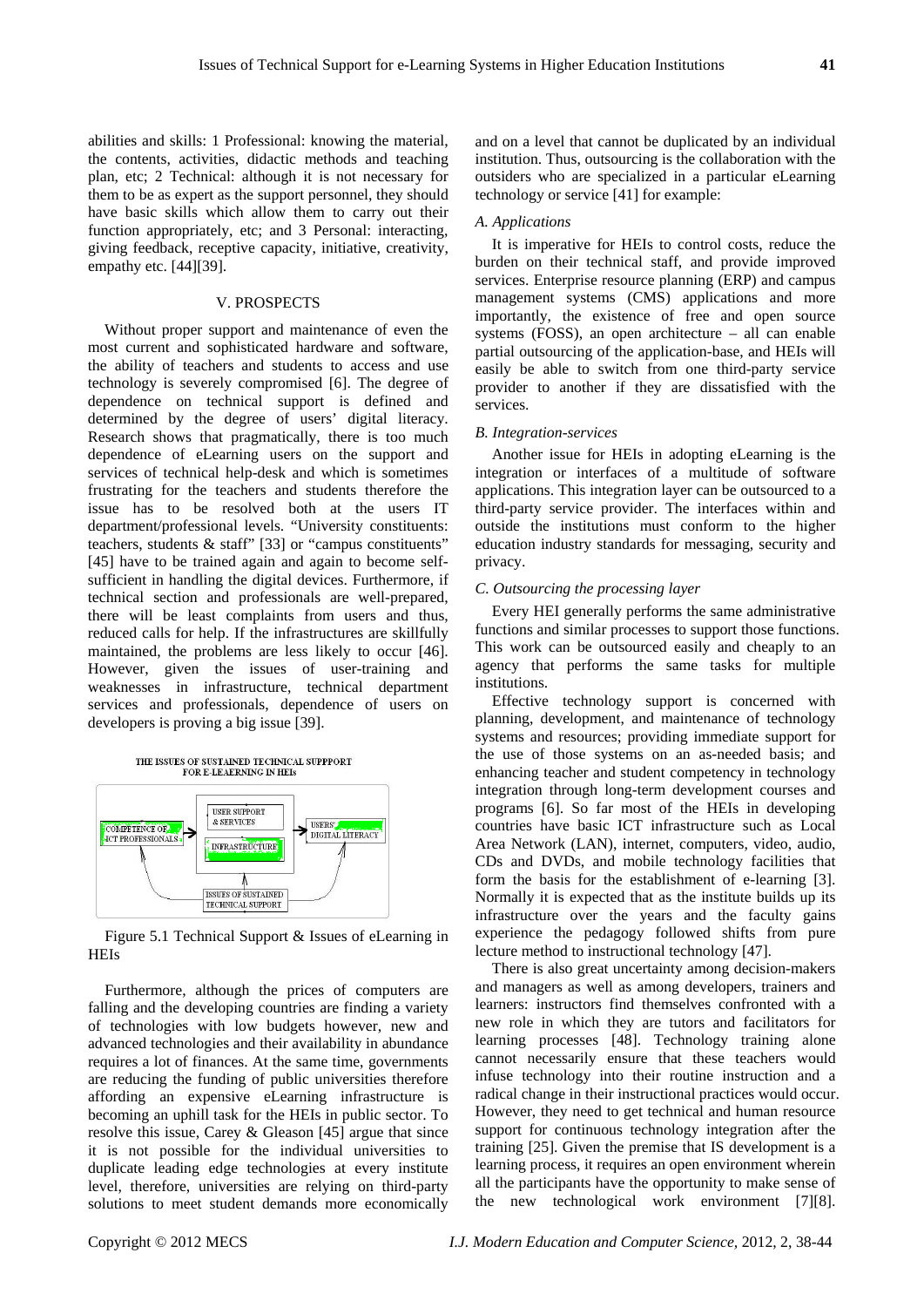#### VI. CONCLUSIONS

From the above review and discussions several conclusions can be drawn regarding the contemporary conditions of technical issues for eLearning in higher education as well as the prospects of this problem. It is true that current state of affairs s the predictor of the future but if constructive interventions are undertaken, the issues of technical support can turn into opportunities. This technical support is needed to address not only the hardware and software complaints but more importantly help-out the users at times when they are stuck in the system or program – and this is recurring.

Given the fact that networks need more frequent and instant attention 24/7 than the stand-alone systems, there is no other option for HEIs but to establish a sustainable technical support with due consideration for the requirements of system and users. The investments in strengthening technical support are actually infusing robustness in the functioning of the eLearning systems and users. Furthermore, security issues are also demanding the alertness of the technical assistance so that the threats to the system could be handled in a timely and compatible manner.

#### **REFERENCES**

- [1] L.V. Tinio. ICT in education. *Presented by UNDP for the benefit of participants to the World Summit on the Information Society.* UNDP's regional project, the Asia-Pacific Development Information Program (APDIP), in association with the secretariat of the Association of Southeast Asian Nations (ASEAN). 2002. Retrieved April 10, 2011, from http://www.apdip.net/publications/ iespprimers/eprimer-edu.pdf.
- [2] J. Hvorecký., V.S. Manažmentu., & P. Cesta. "Can E-learning break the Digital Divide?" *European Journal of Open, Distance and E-Learning*, 2005. Retrieved September 27, 2011, from http://www.eurodl.org/.
- [3] A.S. Sife., E.T. Lwoga., & C. Sanga. "New technologies for teaching and learning: Challenges for higher learning institutions in developing countries." *International Journal of Education and Development using ICT*, 3(1), 2007. Retrieved September 27, 2011, from http://ijedict.dec.uwi.edu//.
- [4] A. Nawaz. "Using eLearning as a tool for 'education for all' in developing states." *International Journal of Science and Technology Education Research* (IJSTER), 1(6), 2010.
- [5] D.E. Gray., M. Ryan., & A. Coulon. "The Training of Teachers and Trainers: Innovative Practices, Skills and Competencies in the use of eLearning." *European Journal of Open, Distance and E-Learning,* 2003. Retrieved August 9, 2011, from http://www.eurodl.org/.
- [6] G. Valdez., K. Fulton., A. Glenn., N.A. Wimmer., & R. Blomeyer. "Effective Technology Integration in Teacher Education: A Comparative Study of Six Programs." *Innovate Journal of Online Education*, 1(1), 2004. Retrieved April 10, 2011, from http://Innovateonline.info.
- [7] A. Nawaz., G.M. Kundi., & B.D. Shah. "Metaphorical interpretations of information systems failure." *Peshawar University Teachers' Association Journal*, 14, 15-26, 2007.
- [8] Q.A. Qureshi., S. Ahmad., Najibullah., A. Nawaz., & B. Shah. "eLearning development in HEIs: Uncomfortable and comfortable zones for developing countries." *Gomal University Journal of Research* (GUJR), 25(2), 47-56, 2009.
- [9] A. Nawaz., & Q.A. Qureshi. "E-Teaching/E-Pedagogy: Threats & Opportunities for teachers in HEIs." *Global Journal of Management & Business Research* (GJMBR), 10(9):23-31, 2010b.
- [10] S. Sirkemaa. "Information technology in developing a meta-learning environment." *European Journal of Open, Distance and E-Learning,* 2001. Retrieved August 9, 2011, from http://www.eurodl.org/.
- [11] R. Stephenson. "Open Source/Open Course: Learning Lessons for Educators from Free and Open Source Software." *Innovate Journal of Online Education*, 3(1), Oct/Nov. 2006. Retrieved April 10, 2011, from http://Innovateonline.info.
- [12] T. Nyvang. "Implementation of ICT in Higher Education as Interacting Activity Systems." 2006. Retrieved April 10, 2011, from http://www.networked learningconference.org.uk/abstracts/pdfs/P27%20N yvang.pdf
- [13] A. Nawaz. & G.M. Kundi. "Digital literacy: An analysis of the contemporary paradigms." *Journal of Science and Technology Education Research* (JSTER), 1(2):19-29, 2010b.
- [14] ADB. "Sector Assistance Program Evaluation for the Social Sectors in Pakistan SAP:PAK." July, 2005. *Operations Evaluation Department. Asian Development Bank.* Retrieved September 27, 2011, from http://www.adb.org/ Evaluation/ methods.asp.
- [15] T. Hameed. "ICT as an enabler of socio-economic development." 2007. Retrieved September 27, 2011, from http://www.itu.int/osg/spu/digitalbridges/ materials/hameed-paper.pdf.
- [16] H.B. Moolman., & S. Blignaut. "Get set! e-Ready, … e-Learn! The e-Readiness of Warehouse Workers." *Journal of Educational. Technology & Society*, 11 (1), 168-182, 2008. Retrieved April 10, 2011 from http://www.ask4research.info/.
- [17] A. Nawaz., Z. Awan., & B. Ahmad. "Integrating educational technologies in higher education of the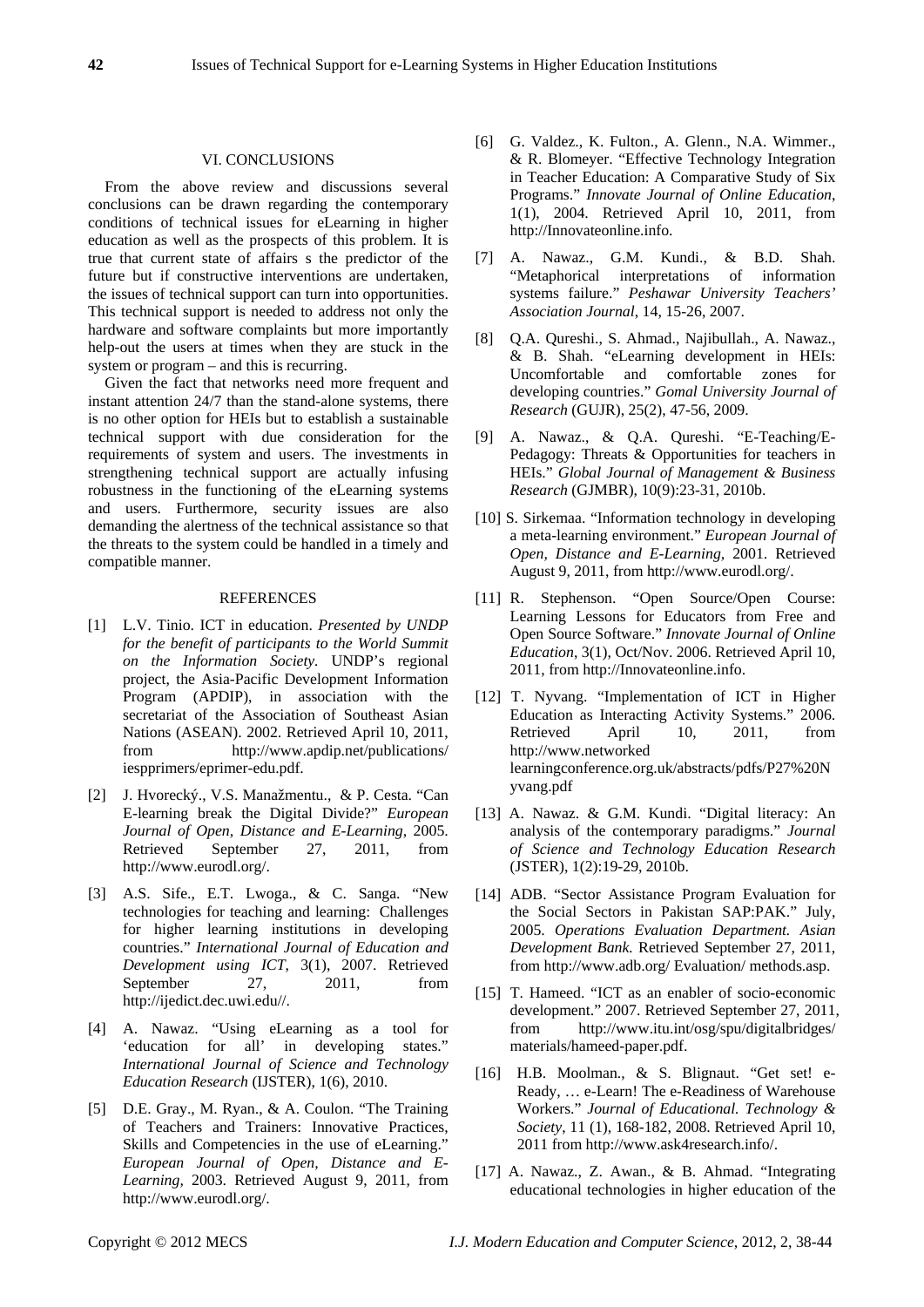developing countries." *Journal of Education and Practice*, 2(2), 2011.

- [18] J. Buzhardt., & L. Heitzman-Powell. "Stop blaming the teachers: The role of usability testing in bridging the gap between educators and technology." *Electronic Journal for the Integration of Technology in Education*, 4, 13, 2005. Retrieved September 27, 2011, from http://ejite.isu.edu/Volume3No1/.
- [19] A. Nawaz., & Q.A. Qureshi. "Sustained technical support: Issues & prospects for eLearning in HEIs." *Global Journal of Management & Business Research* (GJMBR), 10(9):32-39, 2010a.
- [20] D. Dinevski., & D.P. Kokol. "ICT and Lifelong Learning." *European Journal of Open, Distance and E-Learning,* 2005. Retrieved September 27, 2011, from http://www.eurodl.org/.
- [21] N. Manochehr. "The influence of learning styles on learners in E-Learning Environments: An empirical study." *Computers in Higher Education and Economics Review,* 18, 2007. Retrieved April 10, 2011 from the state of  $\sim$ http"//www.economicsnetwork.ac.uk/cheer.htm.
- [22] C. Dalsgaard. "Social Software: E-learning beyond learning management systems." *European Journal of Open, Distance and E-Learning,* 2006. Retrieved August 09, 2011, from http://www.eurodl.org/.
- [23] K. Barnes., R.C. Marateo., & S.P. Ferris. "Teaching and learning with net generation." *Innovate Journal of Online Education.* 3(4): 2007. Retrieved August 09, 2011, from http://innovateonline.info.
- [24] S.A. Mokhtar., R.A. Alias., & A. Abdul-Rahman. "Academic computing at Malaysian colleges." *International Journal of Education and Development using ICT,* 3(2): 2007. Retrieved September 27, 2011, from http:ijedict.dec.uwi.edu//.
- [25] Y. Zhao., & F.B. LeAnna. "Can teacher technology integration training alone lead to high levels of technology integration? A qualitative look at teachers' technology integration after sate mandate technology training." *Electronic Journal for the Integration of Technology in Education,* 5, 53-62. Retrieved April 10, 2011, from http://ejite.isu.edu/volume5No1/.
- [26] H. Macleod. "What role can educational multimedia play in narrowing the digital divide?" *International Journal of Education and Development using ICT.*  1(4): 2005. Retrieved August 09, 2011, from http://ijedict.dec.uwi.edu//.
- [27] P.J. Ågerfalk., G. Goldkuhl., B. Fitzgerald., & L. Bannon. "Reflecting on action in language, organizations and information systems." *European Journal of Information Systems*, 15: 4-8, 2006. Retrieved April 10, 20117, from http://www. palgrave-journals.com/ejis/.
- [28] D. Stockley. "Strategic Planning for Technological Innovation in Canadian Post Secondary Education." *Canadian Journal of Learning and Technology*, 30(2), Spring, 2004. Retrieved September 27, 2011, from http://www.cjlt.ca/.
- [29] T. Pfeffer. "Open sources for higher education. Do information technologies change the definition of public and private goods?" *CHER 17th Annual Conference, Enschede, The Netherlands*, 17-19 September 2004. Retrieved September 27, 2011, from http://www.iff.ac.at/hofo/pfeffer/2004\_Pfeffer \_open\_sources\_CHER.doc.
- [30] M. Valcke. "ICT in higher education: An uncomfortable zone for institutes and their policies," In R. Atkinson, C. McBeath, D. Jonas-Dwyer & R. Phillips (Eds), *Beyond the comfort zone: Proceedings of the 21st ASCILITE Conference* (pp. 20-35). Perth, 5-8 December, 2004. Retrieved August 9, 2011, from http://www.ascilite.org.au/conferences/perth04/proc s/valcke-keynote.html.
- [31] Z. Ezziane. "Information Technology Literacy: Implications on Teaching and Learning." *Journal of Educational Technology & Society*, 10 (3), 175-191, 2007. Retrieved April 10, 2011, from http://www.ask4research.info/.
- [32] D. Lewis., & R. Goodison. *Enhancing learning with Information and Communication Technology (ICT) in Higher Educa*tion. Research Report RR533, Department for Education and Skills. © University of Wolverhampton, 2004, ISBN 1 84478 225 5. Retrieved April 10, 2011, from http://www.dfes.gov.uk/ research/data/uploadfiles/RR533.pdf.
- [33] S. Juniu. "Digital Democracy in Higher Education Bridging the Digital Divide." *Innovate Journal of Online Education*, 2(1), October/November, 2005. Retrieved August 9, 2011, from http://Innovateonline.info.
- [34] A. Nawaz., & G.M. Kundi. "Predictor of e-learning development and use practices in higher education institutions (HEIs) of NWFP, Pakistan." *Journal of Science and Technology Education Research* (JSTER), 1(3):44-54, 2010a.
- [35] R.J. Hawkins. "Ten Lessons for ICT and Education in the Developing World," 2002. Retrieved April 10, 2011, from http://www.cid.harvard.edu/cr/pdf/ gitrr2002\_ch04.pdf.
- [36] B. Sasseville. "Integrating Information and Communication Technology in the Classroom: A Comparative Discourse Analysis." *Canadian Journal of Learning and Technology*, 30(2), Spring, 2004. Retrieved April 10, 2011, from http://www.cjlt.ca/.
- [37] E. Klonoski. "Cost-Saving Collaboration: Purchasing and Deploying a Statewide Learning